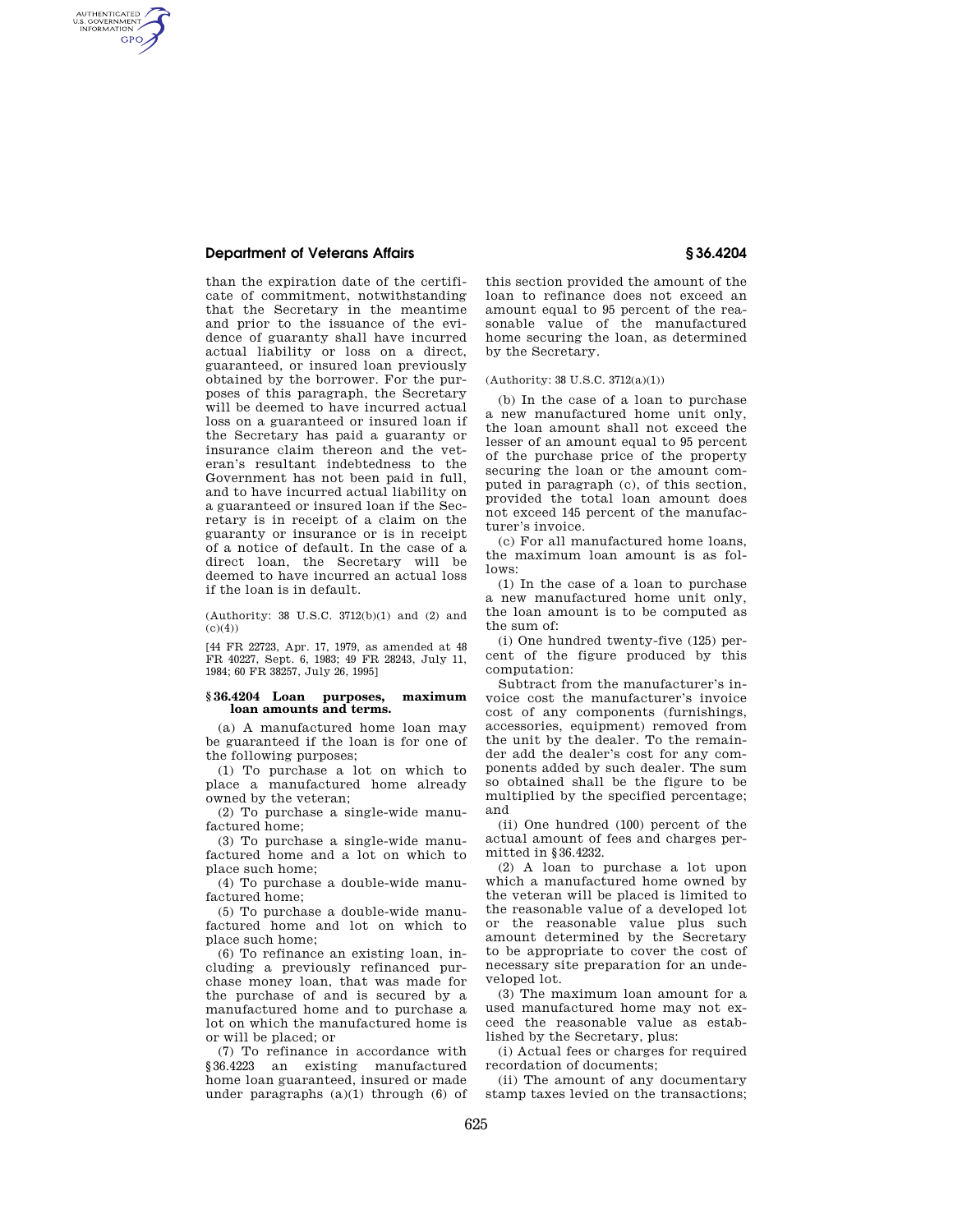(iii) The amount of State and local taxes levied on the transactions; and

(iv) The premium for customary physical damage insurance and vendor's single interest coverage on the manufactured home for an initial policy term not to exceed one year.

(4) In the case of an interest rate reduction refinancing loan (38 U.S.C.  $3712(a)(1)(F)$  the maximum loan may not exceed the sum of:

(i) The balance of the VA loan being refinanced;

(ii) Closing costs as authorized by §36.4232 or §36.4254, as appropriate; and (iii) Allowable discounts, provided that:

(A) The loan application is submitted to the Secretary for prior approval;

(B) The amount of discount is disclosed to the Secretary and the veteran prior to the issuance of the certificate of commitment by the Secretary. This certificate of commitment shall specify the discount to be paid by the veteran, and this discount may not be increased once the commitment has been issued without the approval of the Secretary;

(C) The discount has been determined by the Secretary to be reasonable in amount; and

(5) For a loan to refinance a purchase money lien on a manufactured home and to purchase a lot (38 U.S.C.  $3712(a)(1)(G)$  on which the manufactured home is or will be placed:

(i) The loan must be secured by the same manufactured home which must be owned and occupied by the veteran as the veteran's home; and

(ii) The amount of the loan may not exceed an amount equal to the sum of:

(A) The purchase price of the lot, not to exceed the reasonable value thereof, as authorized by §36.4252;

(B) The amount determined by the Secretary to be appropriate to cover the cost of necessary preparation of the lot;

(C) The balance of the loan being refinanced; and

(D) Closing costs, as authorized by §36.4232 or §36.4254, as appropriate, and a reasonable discount with respect to that portion of the loan used to refinance the existing purchase money lien.

(iii) Allowable discounts may be charged to the veteran on the portion

**§ 36.4204 38 CFR Ch. I (7–1–10 Edition)** 

of the loan used to refinance the existing purchase money lien provided:

(A) The loan application is submitted to the Secretary for prior approval;

(B) The amount of discount to be paid on the unit portion of the loan is disclosed to the Secretary and the veteran prior to the issuance of the certificate of commitment by the Secretary. The certificate of commitment shall specify the discount to be paid by the veteran on the unit portion of the loan, and this discount may not be increased once the commitment has been issued without the approval of the Secretary; and

(C) The discount on the unit portion of the loan has been determined by the Secretary to be reasonable in amount.

(6) All powers of the Secretary under paragraphs (c) (4) and (5) of this section, except the authority to revise the discount after the commitment is issued, are hereby delegated to those officials designated by §36.4221(b). The power of the Secretary to approve an increase in the discount on the unit portion of the loan after the commitment is issued is delegated to those officials designated by §36.4220(a).

(d) The loan amount in an individual case shall not exceed the following:

(1) In the case of a loan to purchase a new manufactured home unit only, the loan amount shall not exceed the sum of the following:

(i) 120 percent of the figure produced by the following computation:

Subtract from the manufacturer's invoice cost the manufactuer's invoice cost of any components (furnishings, accessories, equipment) removed from the unit by the dealer. To the remainder add the dealer's cost for any components added by such dealer. The sum so obtained shall be the figure to be multiplied by the specified percentage.

(ii) 100 percent of the actual amount of fees and charge permitted in §36.4232.

(2) In the case of a loan to purchase a new manufactured home unit plus the cost of necessary site preparation where the veteran owns the lot, the loan amount shall be limited to the amount determined in paragraph  $(d)(1)$ of this section plus such costs of necessary site preparation as are approved by the Secretary.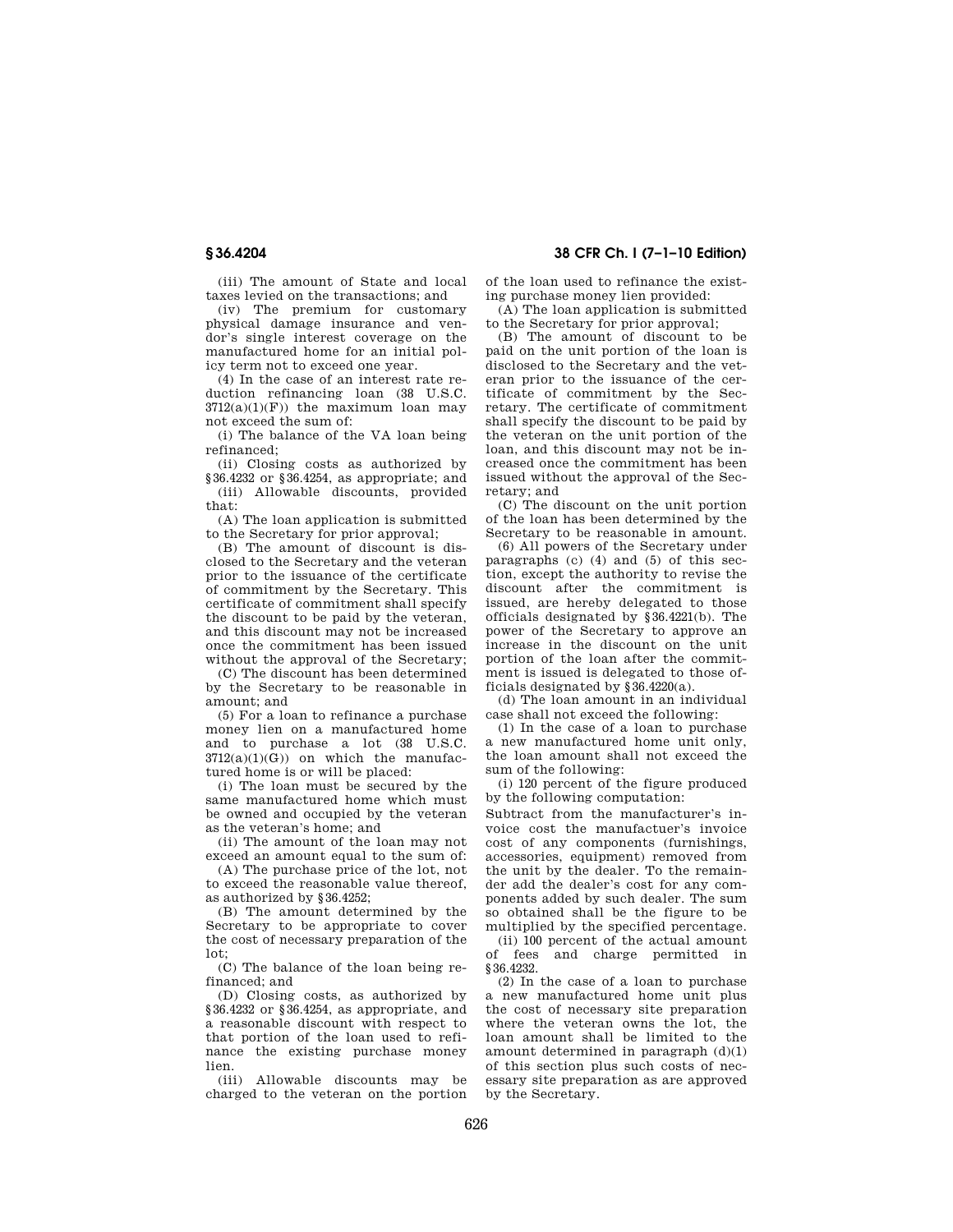## **Department of Veterans Affairs § 36.4204**

(3) In the case of a loan to purchase a new manufactured home unit plus the purchase of an undeveloped lot on which to place such home plus the cost of necessary site preparation, the loan amount shall be limited to the amount determined in paragraph  $(d)(1)$  of this section plus the reasonable value of the undeveloped lot as determined by the Secretary plus such costs of necessary site preparation as are approved by the Secretary.

(4) In the case of a loan to purchase a new manufactured home unit plus the cost of a suitably developed lot on which to place such home, the loan amount shall be limited to the amount determined in paragraph (d)(1) of this section plus the reasonable value of the developed lot as determined by the Secretary.

(5) In the case of a loan to purchase a lot upon which will be placed a manufactured home owned by the veteran the loan is limited to the reasonable value of a developed lot or the reasonable value plus such amount as is determined by the Secretary to be appropriate to cover the cost of necessary site preparation for an undeveloped lot.

(6) In the case of a used manufactured home the maximum loan may not exceed the reasonable value as established by the Secretary, plus;

(i) Actual fees or charges for required recordation of documents;

(ii) The amount of any documentary stamp taxes levied on the transaction;

(iii) The amount of State and local taxes levied on the transaction; and

(iv) The premium for customary physical damage insurance and vendor's single interest coverage on the manufactured home for an initial policy term of not to exceed 5 years.

(7) In the case of an interest rate reduction refinancing loan (38 U.S.C.  $3712(a)(1)(F)$  the maximum loan may not exceed:

(i) The balance of the Department of Veterans Affairs loan being refinanced;

(ii) Closing costs as authorized by §36.4232 or §36.4254, as appropriate; and

(iii) Allowable discounts provided: (A) The loan application is submitted

to the Secretary for prior approval;

(B) The amount of discount is disclosed to the Secretary and the veteran prior to the issuance of the certificate of commitment by the Secretary. Said certificate of commitment shall specify the discount to be paid by the veteran, and this discount may not be increased once the commitment has been issued without the approval of the Secretary;

(C) The discount has been determined by the Secretary to be reasonable in amount; and

(D) All powers of the Secretary under this paragraph (d)(7) of this section, except the authority to revise the discount after the commitment is issued, are hereby delegated to those officials designated by §36.4221(b). The power of the Secretary to approve an increase in the discount after the commitment is issued is delegated to those officials designated by §36.4220(a).

#### (Authority: 38 U.S.C. 3712 (a)(4) and (g))

(8) In the case of a loan to refinance a purchase money lien on a manufactured home and to buy a lot (38 U.S.C.  $3712(a)(1)(G)$  on which the manufactured home is or will be placed:

(i) The loan must be secured by the same manufactured home which must be owned and occupied by the veteran as the veteran's home; and

(ii) The amount of the loan may not exceed an amount equal to the sum of:

(A) The purchase price, not to exceed the reasonable value of the lot, as authorized by §36.4252,

(B) The amount determined by the Secretary to be appropriate to cover the cost of necessary preparation of the lot,

(C) The balance of the loan being refinanced, and

(D) Closing costs, as authorized by §36.4232 or §36.4254, as appropriate, and a reasonable discount with respect to that portion of the loan used to refinance the existing purchase money lien.

(iii) Allowable discounts may be charged to the veteran on the portion of the loan used to refinance the existing purchase money lien provided:

(A) The loan application is submitted to the Secretary for prior approval;

(B) The amount of discount to be paid on the unit portion of the loan is disclosed to the Secretary and the veteran prior to the issuance of the certificate of commitment by the Secretary. The certificate of commitment